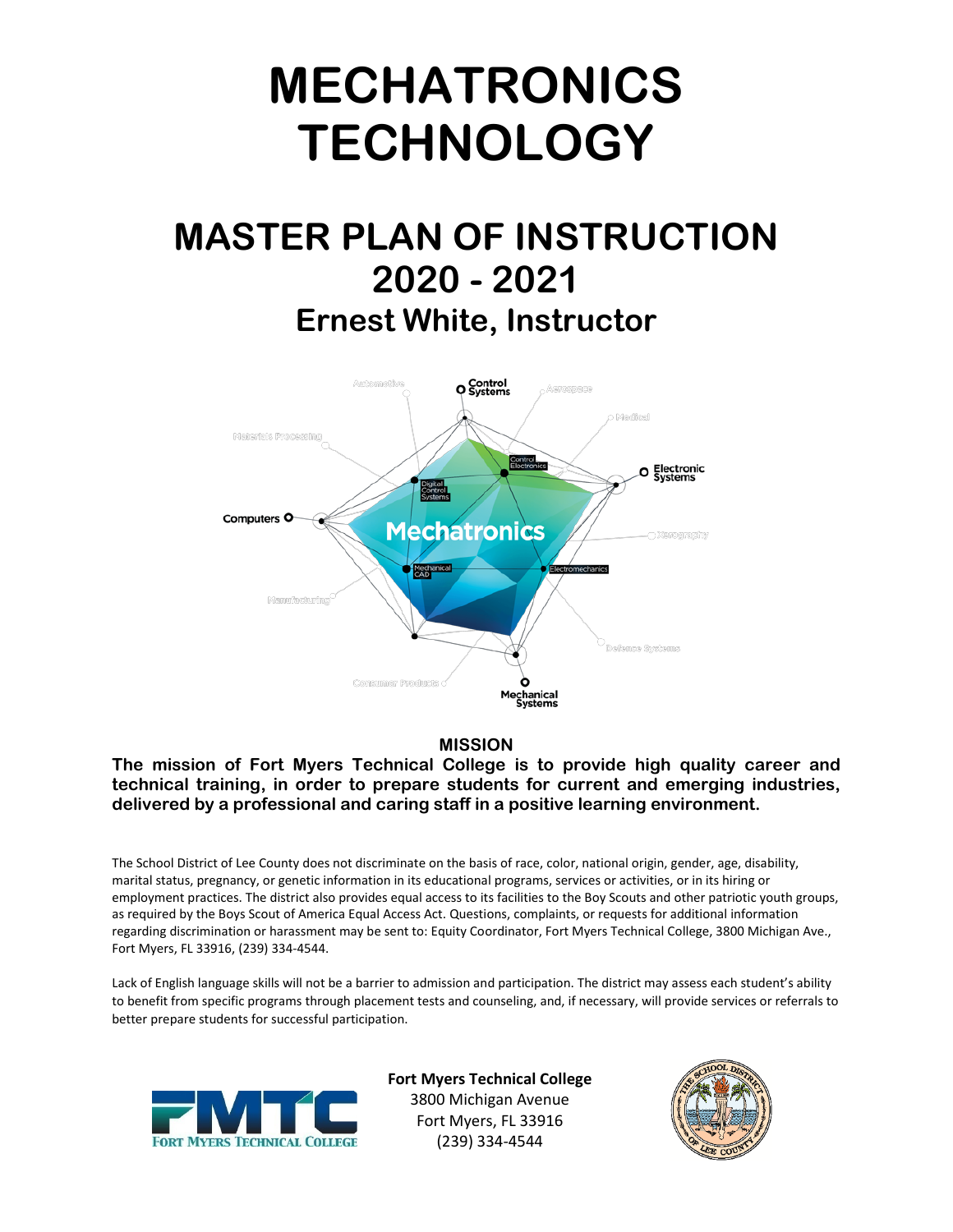## **Mechatronics Technology**

#### **INTRODUCTION**

The purpose of this program is to provide students the opportunity for employment in a variety of electronic/mechanical related occupations. After completing the 1550 hour program, students are prepared to assemble, install, maintain, troubleshoot and repair electrical/electronic/mechanical equipment in the industry.

Materials used are self-paced which allow students to progress at their own pace. Competencies in each area are completed after both written and performance testing.

#### **PROGRAM MISSION**

The mission of the Mechatronics Program is to prepare students for employment as an Industrial Electronics Technician in the local community. With a broad knowledge base, many area of employment are possible. Students are encouraged to obtain Industry certification as Certified Electronics Technician associate (CETa) and Industrial **Technician** in Electronics Technicians Association, International (ETA)

#### **PROGRAM PHILOSOPHY**

This program is a combination of classroom instruction using the most up-to-date textbooks, computers, software, and equipment available. The student is eligible to test for certification by the Electronic Technician Associate (CETa), Industrial Technician at Electronics Technicians Association, International. After completing the Mechatronics Technology program, the student is prepared to enter the workforce as electrical/electronic/mechanical technician. The student may also choose to continue their education in any of the pre-Electrical Engineering disciplines.

#### **PROGRAM CONTENT**

- Demonstrate Proficiency in Soldering and Basic Laboratory Practices
- Demonstrate Proficiency in Basic Direct Current (DC) Circuits
- Demonstrate Mathematics Knowledge and Skills
- Demonstrate Science Knowledge and Skills
- Use Oral and Written Skills in Creating, Expressing, and Interpreting Information and Ideas
- Demonstrate Proficiency in Advanced Direct Current (DC) Circuits
- Demonstrate Proficiency in Alternating Current (AC) Circuits
- Demonstrate Proficiency in Solid State Devices
- Demonstrate proficiency in industrial 3 phase electricity, motors and motor control circuits.
- Demonstrate Proficiency in hydraulic and pneumatic systems.
- Demonstrate Proficiency in mechanical power transmission systems.
- Demonstrate Proficiency in mechanisms, linkages and levers.
- Demonstrate Proficiency in automatic controls and robotics.
- Solve Problems Using Critical Thinking Skills
- Demonstrate Importance of Health, Safety and Environmental Management
- Use Information Technology Tools
- Describe the Importance of Professional Ethics and Legal Responsibilities
- Demonstrate Skills in Technical Recording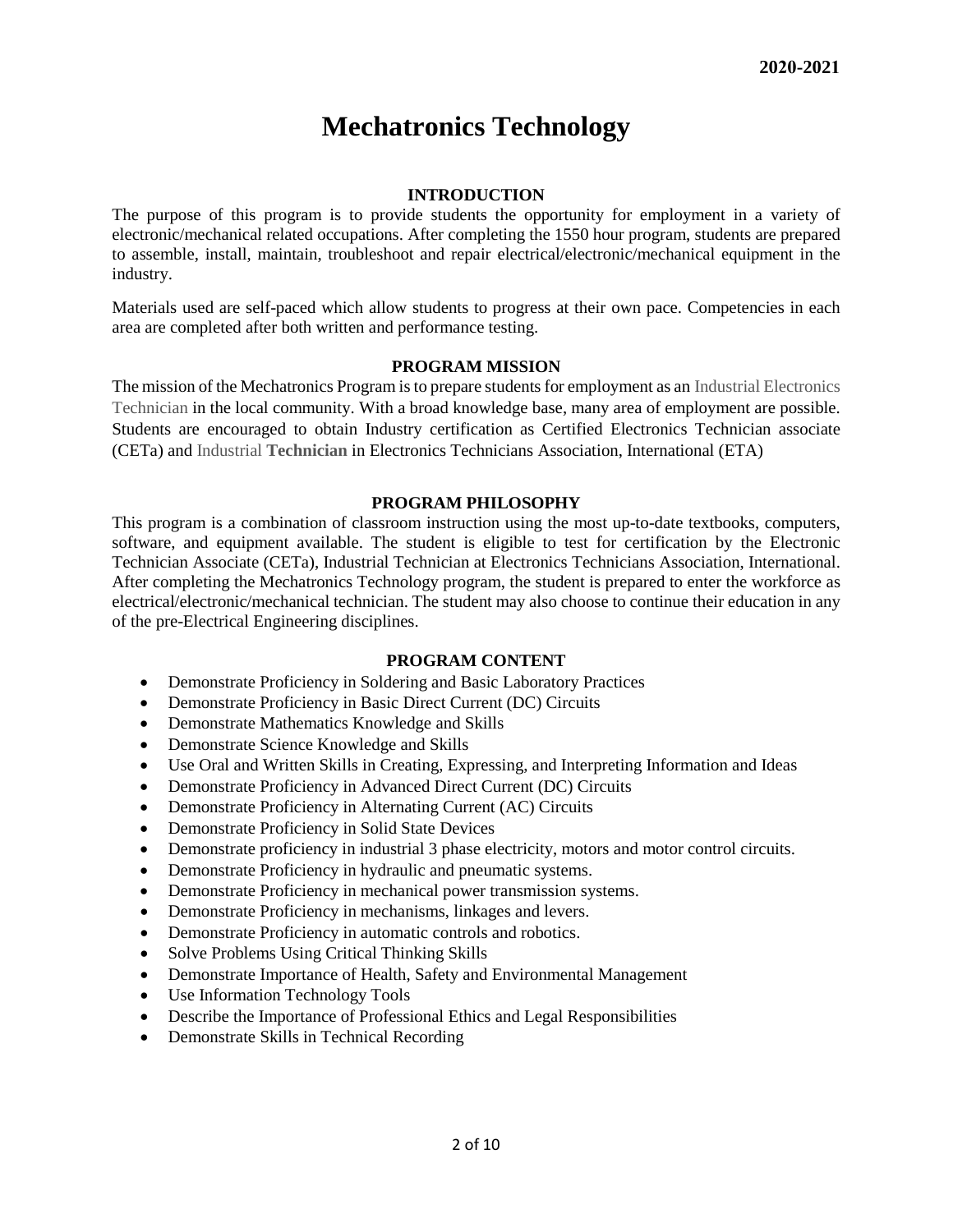- Describe the Roles within Teams, Work Units, Departments, and Organizations Inter-Organizational Systems, and Larger Environments
- Demonstrate Leadership and Teamwork Skills Needed to Accomplish Team Goals and Objective
- Explain the Importance of Employability and Entrepreneurship Skills

#### **Physical Requirements**

#### **ESSENTIAL TRAINING TASKS**

Student must have the following: good hand-eye coordination, able to grasp small objects, good manual dexterity, able to see colors, assemble objects and parts, and move freely to observe and evaluate projects.

#### **Cognitive Requirements**

Students must be able to able to follow written and oral instructions; interpret electrical schematics and mechanical drawings; have excellent communication and troubleshooting skills; be able to interpret test results to determine circuit faults; be a team player; and work well with others.

#### **ACCOMMODATIONS**

Federal and state legislation requires the provision of accommodations for students with disabilities as identified on the secondary student's IEP or 504 plan or post-secondary student's accommodations plan to meet individual needs to ensure equal access. Post-secondary students with disabilities must self-identify, present documentation, required accommodations if needed, and develop a plan with their post-secondary service providers. Accommodations received in post-secondary education may differ from those received in secondary education. Accommodations change the way the student is instructed. Students with disabilities may need accommodations in such areas as instructional methods and materials, assignments and assessments, time demands and schedules, learning environment, assistive technology, and special communication systems. Documentation of the accommodations requested and services provided are maintained in a confidential file.

#### **TUITION**

Tuition is charged for adult students at a reasonable rate that may vary slightly from year to year and is due prior to the first day of each semester. Current fee information is available from Student Services. Tuition is waived for eligible high school dual-enrolled students. Failure to pay all fees due at the time class begins will result in the student not being able to attend class and/or clinical.

#### **CLASS SCHEDULE**

Daytime certificated classes meet Monday through Friday from 8:00 A.M. until 2:30 P.M. This amounts to 30 hours of classroom instruction per week. Lunch breaks are 30 minutes in length.

#### **ATTENDANCE POLICY**

In an effort to develop appropriate employability skills, FMTC students are expected to attend all class sessions. As is expected in the workplace, when it is necessary to be absent due to illness or emergency situations, all students are to notify the instructor on or before the date of absence. The student attendance policy for each post-secondary program is consistent with industry standards.

Campus attendance is kept via a computerized system. It is the responsibility of the student to **log in** and **out** in order to receive credit for class time. This allows the school to keep accurate attendance records for the actual number of hours and minutes attended.

All adult students are expected to be in attendance at least 90% of their scheduled hours during each semester. Adult students failing to maintain the 90% attendance standard may not be permitted to continue in their program and may be required to sit out one full semester, unless administration approves to waive the 90% standard based on special circumstances.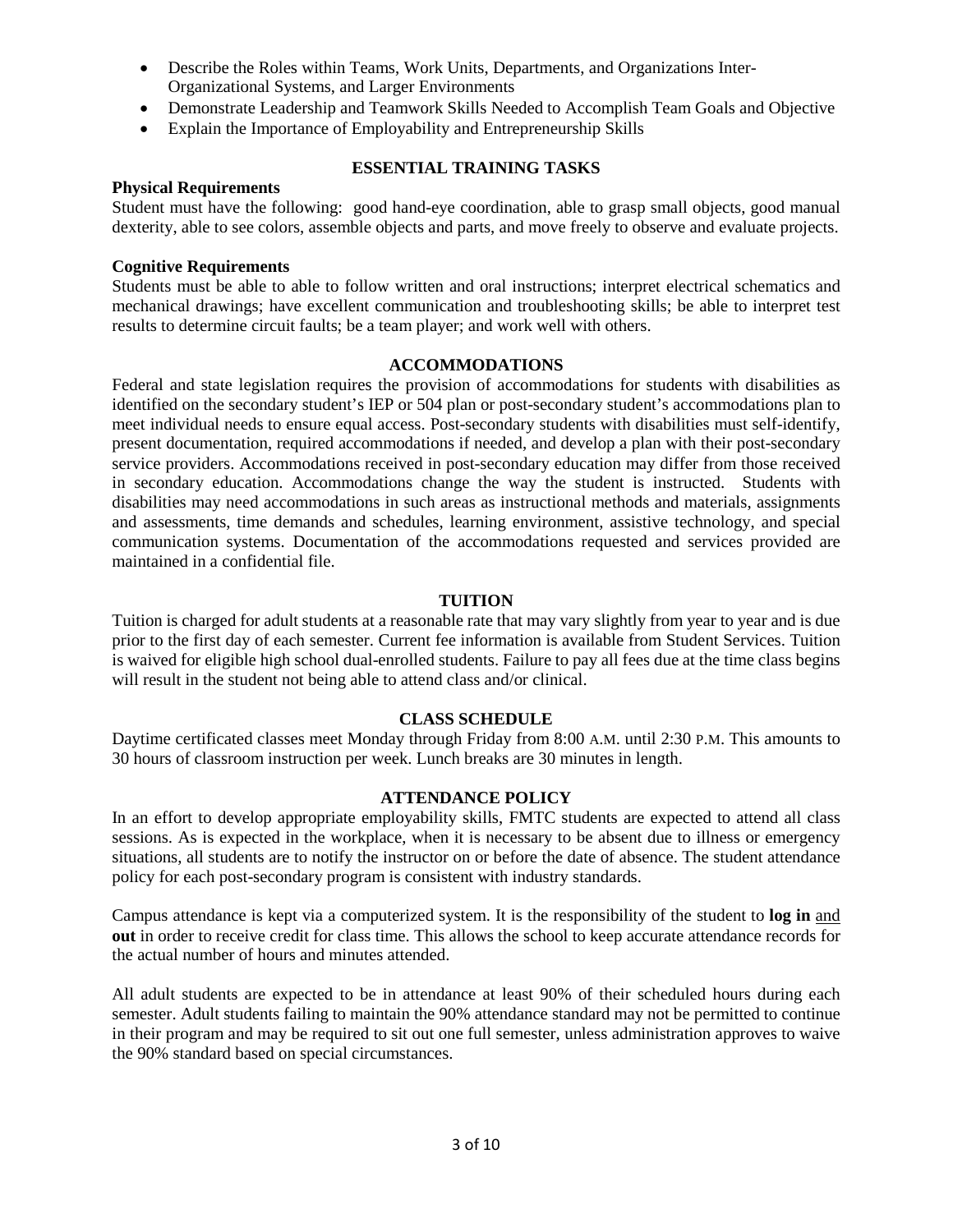#### **Absences**

A student who is absent for 6 consecutive class sessions, without prior approval and without contact with the instructor, will be withdrawn from enrollment in his/her program. A student withdrawn for absenteeism must petition administration to return. Students exhibiting a pattern of consecutive absences of 4 days may be subject to dismissal as determined by a School Intervention Team. School Intervention Team meetings will be held as necessary to attempt to alleviate issues resulting in excessive absences and to counsel the student of possible alternatives and consequences.

Students, who are late for class, including returning late from lunch, must clock in. Students who leave school early must notify their instructor and clock out. This time out of class is recorded as time absent and is counted against the required 90% attendance. Excessive tardies or early departures will be reported to the Student Affairs Specialist and will result in a meeting with the School Intervention Team.

Adult students who know they will be out of school for an extended period of time (4 days or longer) may apply for a Leave of Absence from their program. A Leave of Absence will be granted only once during a twelve-month period. STUDENTS WHO EXERCISE A LEAVE OF ABSENCE MAY HAVE TO EXTEND THEIR TIME IN THEIR PROGRAM AND PAY ADDITIONAL FEES.

#### **Leaving Campus During School Hours**

Students must notify their instructor when leaving campus early. This is for the safety of students, to accurately track time, and to allow the instructor to best utilize instructional resources.

#### **PLAN OF INSTRUCTIONAL PRACTICES**

#### **Teaching Methods**

Teaching methods include lectures, demonstrations, hands-on training activities, online video training and presentations, virtual simulations, outside speakers from job-related businesses and industries, field trips, projects, co-op assignments with local businesses and manufacturing facilities.

#### **Safety**

Follow established electrical safety procedures and standards. No horseplay or unsafe conduct is acceptable.

#### **Work-Based Activities**

Work-based learning activities play an integral part of the curriculum of FMTC's career-technical training programs. These activities are planned with two objectives in mind. First, the activity provides students with the opportunity to develop and apply 'real world' experience using the knowledge and skills attained in the program. Second, the activity provides the instructor with objective input from potential employers or customers of program graduates. Each work-based activity has a written instructional plan outlining objectives, experiences, competencies, and evaluation required during the activity.

#### **Cooperative Education**

Cooperative training is available for students and coordinated by the instructor and career specialist. Cooperative training is for students who have shown competence in program training that indicates readiness for placement in an on-the-job program. High school students participating in the cooperative job placement program must be in the  $12<sup>th</sup>$  grade. To be eligible for a cooperative education experience, students must have completed one-half of the required program hours and requirements.

Students may be returned to the program for additional training if they do not function satisfactorily on the job or when the cooperative agreement is terminated at the request of the student, parent, employer, or program instructor. Veterans will be accepted in the program in accordance with the Department of Veterans Affairs approved program.

Additional information regarding cooperative training opportunities may be obtained from the program instructor or career specialist.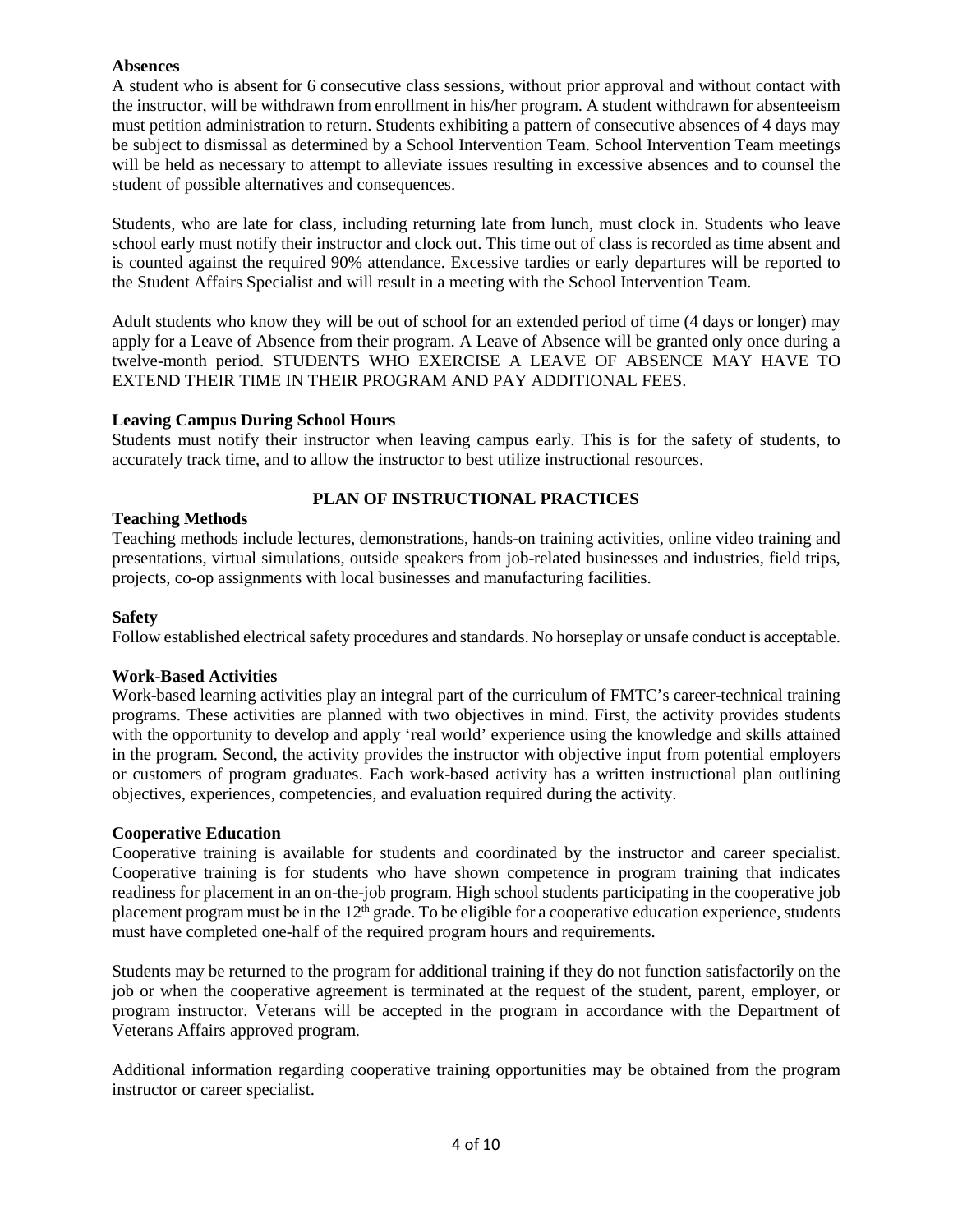#### **Job Shadowing**

Job shadowing experiences, or volunteer experiences, are available to students as part of their program training. These experiences are designed to give the student actual hands-on experiences doing a variety of related tasks. Length and type of experiences will vary. The program instructor determines appropriateness of the experience. Additional information regarding job-shadowing experiences may be obtained from the program instructor or career specialist.

#### **GRADING PROCEDURES**

Student evaluations are based on a weekly Student Progress Report that is filled out by the student and concurred with the instructor. A five week interim report is also completed based on the weekly reports and finally the semester quarterly report. This allows the student to know exactly where they are at any given point in time. The grading policy for the Mechatronics Technology program at Fort Myers Technical College is as follows:

| Academic Progress – OCPs Exams    | 60% total weekly grade  |
|-----------------------------------|-------------------------|
| Attendance - Employability Skills | 15 % total weekly grade |
| Labs                              | 25% total weekly grade  |

Each category is given a weekly grade and put into the Focus grade book. The grades are recorded in Focus and included as part of the student's permanent record.

Fort Myers Technical College is a post-secondary institute designed to provide trained individuals to industry. The approved post-secondary program grading requirements must be met if the student is to receive a certificate.

#### **Program Progress**

Students are required to complete the program of training within the hours allotted by the state of Florida for completion. Progress must be at a rate that will allow completion of the program with the number of membership hours stated in the Curriculum Frameworks.

Failure to progress at this rate will require the student to meet with the program instructor, career specialist, and an administrator in order to identify an appropriate completion point or to assist the student in selecting a more appropriate training program.

#### **Work Habits**

Effective work habits are the cornerstone to successful employment. Students are expected to demonstrate productive work habits during all phases of enrollment. Instructors will work with students who need assistance in this area to improve the overall possibility for successful employment.

**Attendance:** Attends class, arrives/leaves on time; begins and ends work as expected.

**Character:** Displays loyalty, honesty, trustworthiness, dependability, reliability, initiative, self-discipline, and self-responsibility; displays a high level of effort and commitment to performing and completing work. **Teamwork:** Respects the right of others; respects confidentiality; is cooperative; is assertive; displays a customer service attitude; seeks opportunities for continuous learning; demonstrates mannerly behavior; encourages and facilitates cooperation, pride, trust, and group identity; fosters commitment and team spirit. **Appearance:** Displays appropriate dress, grooming, hygiene, and etiquette; wears full regulation uniform. **Attitude:** Displays a willingness to cooperate and accept constructive criticism; sets realistic expectations; approaches assignments with interest.

**Productivity:** Is prepared for class by reading assignments and completing homework; contributes to class discussions; and involvement in lab activities (in other words, no sleeping or daydreaming). Follows safety practices; conserves and maintains equipment and supplies; keeps work area neat and clean; follows directions and procedures; makes up assignments and tests punctually; notifies proper authorities of situations presenting potential safety hazards; does not use or knowingly permits others to use tools and equipment improperly; stays on task and utilizes time constructively.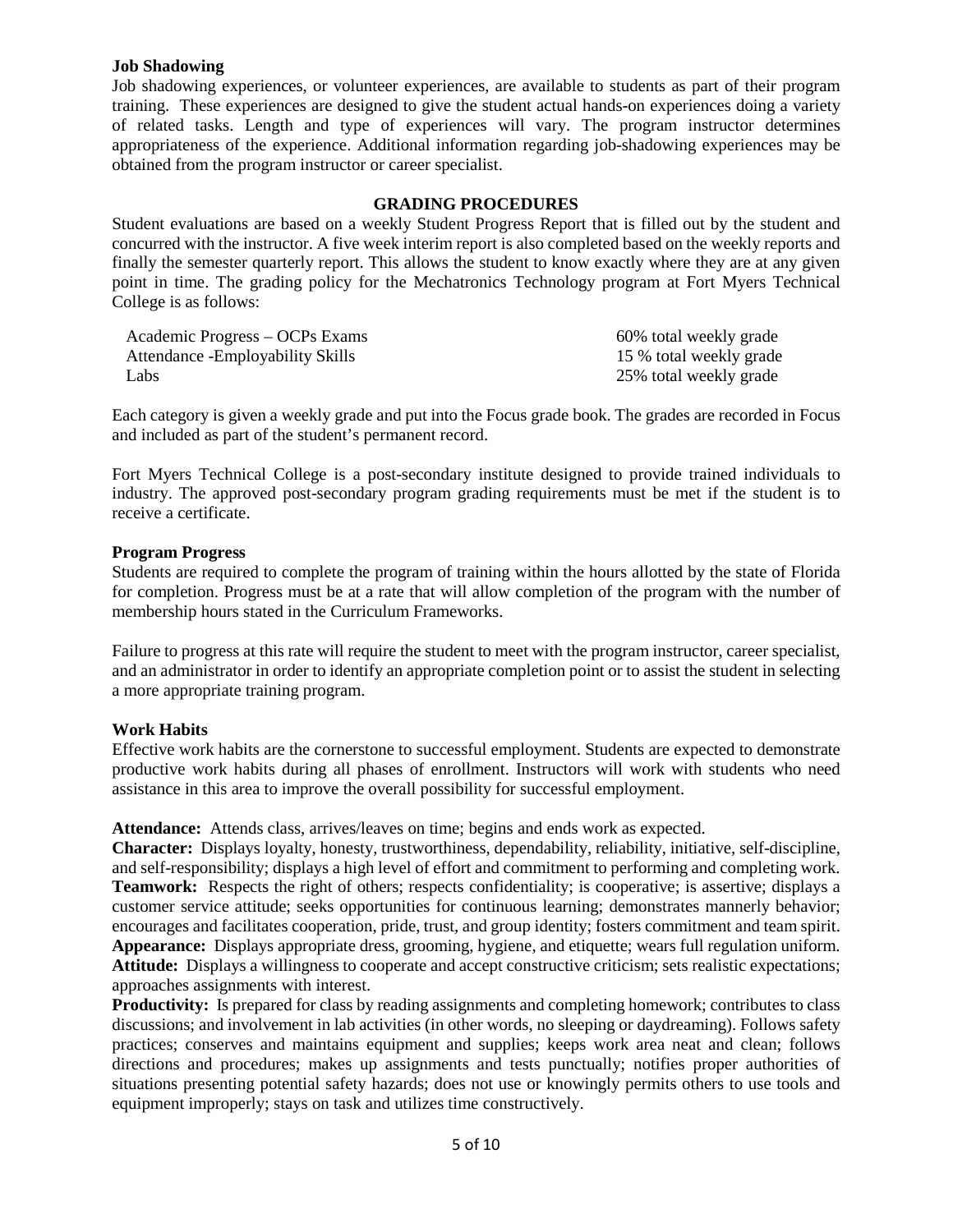**Organization:** Manifests skill in prioritizing and management of time and stress; demonstrates flexibility in adapting to changes.

**Communication:** Communicates accurate information to others in a professional and courteous manner; displays appropriate nonverbal (eye contact, body language) and oral (listening, telephone etiquette, grammar) skills; asks pertinent questions; listens attentively to others, notifies instructor in advance of absences or tardies.

#### **SATISFACTORY ACADEMIC PROGRESS**

In order to receive and continue to receive financial assistance of any type, a student must maintain satisfactory academic progress. The Financial Aid Advisor will require a progress report to be completed by the student's instructor and submitted to the Financial Aid Office prior to each disbursement.

Students are considered to be making Satisfactory Academic Progress (SAP) if they successfully complete their scheduled clock hours, achieve a specific cumulative grade evaluation or grade point average (GPA), and do not exceed the maximum time limits to complete their course of study. Each Student Academic Progress will be checked at 450 clock hours and prior to subsequent disbursements for students enrolled in programs one academic year or greater. Progress will be checked at the half-way point for programs less than one academic year. No SAP is required prior to the first disbursement.

#### **REQUIREMENTS FOR A CERTIFICATE**

All competencies specified in the state of Florida Curriculum Frameworks for the program must be successfully completed. Successful completion is at least a 75% average in the areas of skills, knowledge, and work habits.

Proficiency in the competency standards listed in the Master Plan of Instruction must be demonstrated.

Students must meet minimum T.A.B.E. skill requirements (or qualify for an exemption) prior to graduation.

In addition to the requirements above, the recommendation of the instructor for certification includes: consideration of employability skills, personal appearances, a willingness to learn and to work, punctuality, cooperative attitude, and appropriate work habits.

#### **MECHATRONICS TECHNOLOGY STUDENT DRESS CODE**

Students who attend FMTC shall dress in a manner appropriate for the job in which they are receiving training, including any special protective gear and professional uniforms. All clothing must be neither distracting nor offensive and be clean, neat, modest, in good repair, and appropriately sized.

Administration has the final authority for determining whether or not a student's apparel conforms to the dress code. When it is determined that it does not, students will be required to change into appropriate clothing.

**Dress Code/Uniforms Required:** The dress code policy states, program designated business attire: collared shirts (buttoned and tucked into pants at the waist), slacks (no jeans), appropriate length skirts or dresses, sleeved blouses or shirts, appropriate shoes (no tennis shoes), fully laced. All students read, agree to abide by the rules and sign the dress code policy.

#### **OCP DESCRIPTIONS**

#### **Occupational Completion Point A – Electronics Assembler Course #EEV0010**

- 01.0 Demonstrate Proficiency in Soldering and Basic Laboratory Practices
- 02.0 Demonstrate Proficiency in Basic Direct Current (DC) Circuits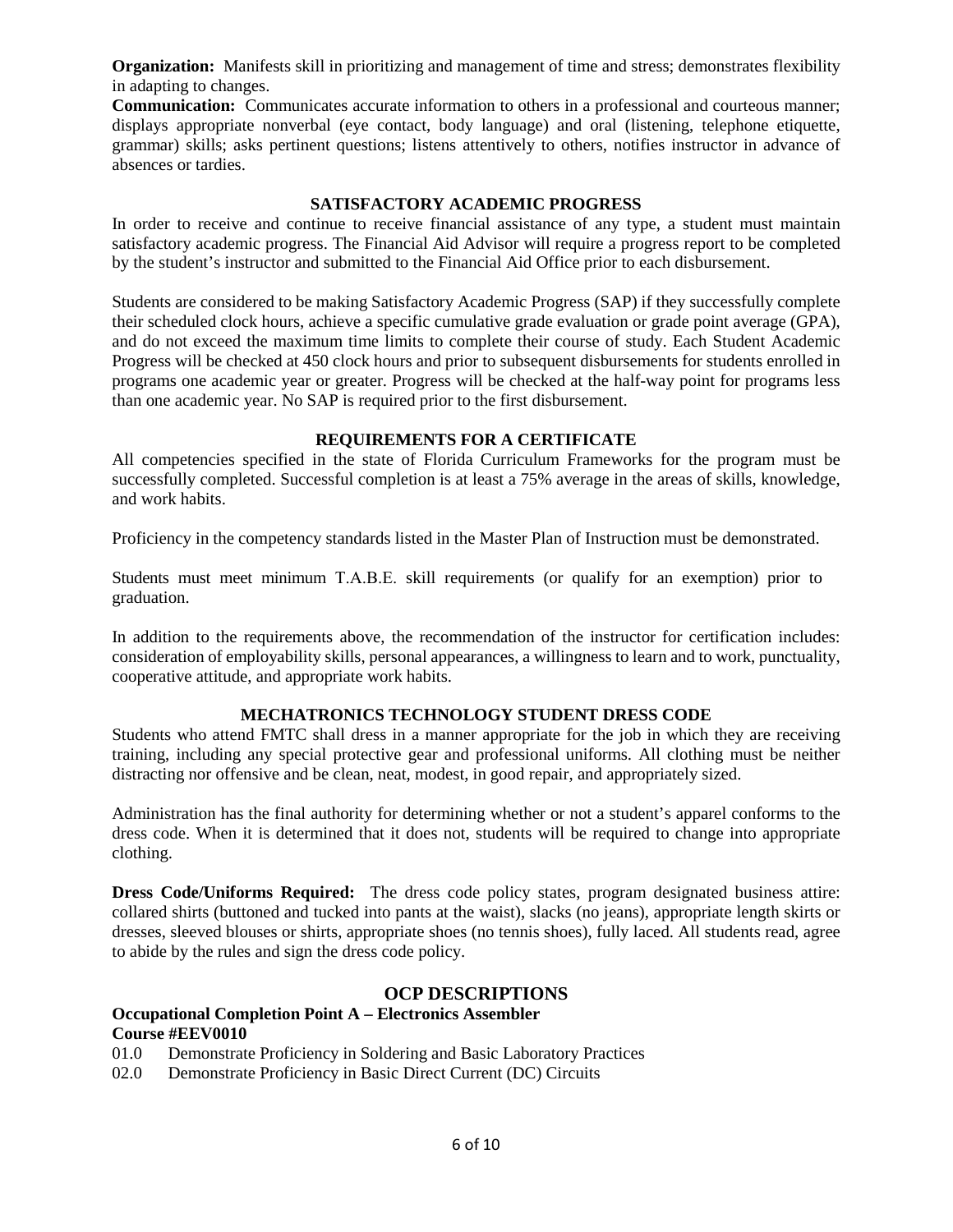#### **Occupational Completion Point B – Electronics Tester Course #EEV0100**

- 03.0 Demonstrate Proficiency in Advanced Direct Current (DC) Circuits
- 04.0 Demonstrate Proficiency in Alternating Current (AC) Circuits
- 05.0 Demonstrate Proficiency in Solid State Devices

#### **Occupational Completion Point C – Electromechanical Assembler Course #EEV0752**

- 06.0 Demonstrate proficiency in industrial 3 phase electricity, motors and motor circuits.
- 07.0 Demonstrate proficiency in hydraulic and pneumatic systems.
- 08.0 Demonstrate proficiency in mechanical power transmission systems.
- 09.0 Demonstrate proficiency in mechanisms, linkages and levers.

### **Occupational Completion Point D – Mechatronic Technician**

#### **Course #EEV0753**

10.0 Demonstrate proficiency in automatic controls and robotics.

#### **JOB DESCRIPTIONS**

All students are strongly encouraged to become full program completers and become certified electronics technicians by passing the Electronics Technicians Association International certification test. In cases where students are unable to complete the entire program the following opportunities are available:

#### **OCP A Electronics Assembler (250 Hours)**

Students completing OCP A will be able to obtain employers as assemblers/disassemblers for firms in the electronics industry.

#### **OCP B Electronics Tester (400 Hours)**

Students working as electronic testers would be able to follow established test procedures ensuring that both incoming purchased parts and manufactured parts meet engineering specifications. They will be able to maintain quality control performance charts and write detailed reports for managements review.

#### **OCP C Electromechanical Assembler (500 Hours)**

A completer of Electromechanical Assembler would be able to perform the tasks of an electronics assembler or an electronics tester plus be able to troubleshoot and repair electronic/mechanical equipment. They would also be able to meet with customers and vendors to discuss repairs or necessary circuit revisions.

#### **OCP D Mechatronic Technician (400 Hours)**

A completer of Mechatronics Technician would be able to design, build, troubleshoot and repair complex electronic/mechanical circuits. They would have excellent organizational skills, be able to train team members and possess leadership capabilities.

#### **TEXTBOOKS**

For the most recent book list for the Mechatronics Technology program, visit FMTC's online bookstore – [www.fmtcshop.com.](http://www.fmtcshop.com/) **(Do not purchase books for future semesters, only for CURRENT semester).**

#### **REQUIRED MATERIALS**

Paper, pencils, pens, and erasers.

#### **PROGRAM OBJECTIVES**

See the attached Florida Department of Education Curriculum Frameworks for program objectives and competencies.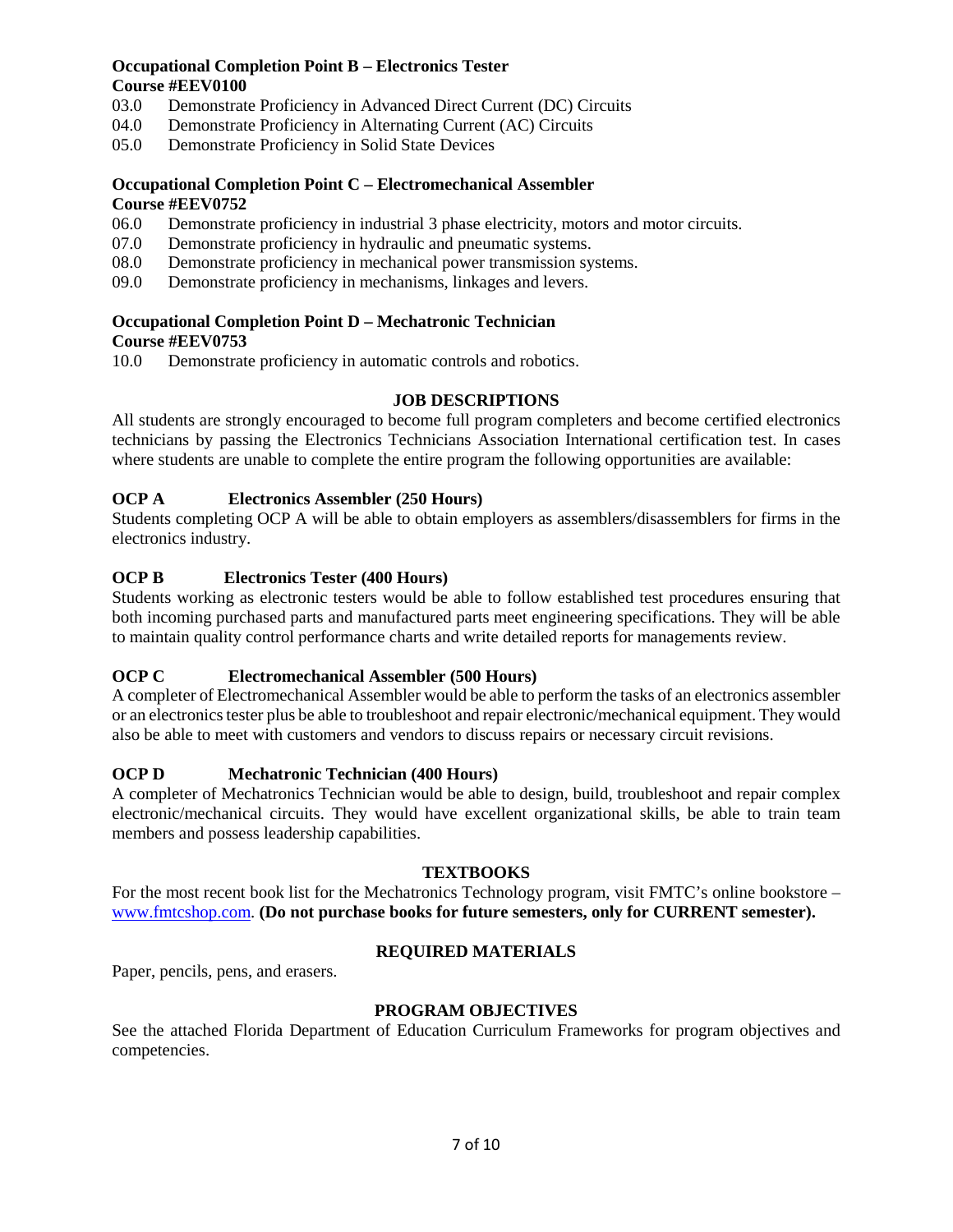#### **Florida Department of Education Curriculum Framework**

| <b>Program Title:</b>  | <b>Mechatronics Technology</b> |
|------------------------|--------------------------------|
| Program Type:          | <b>Career Preparatory</b>      |
| <b>Career Cluster:</b> | <b>Manufacturing</b>           |

| <b>PSAV</b>                  |                                                                                                                                                                                                               |                                               |  |  |  |
|------------------------------|---------------------------------------------------------------------------------------------------------------------------------------------------------------------------------------------------------------|-----------------------------------------------|--|--|--|
| Program Number               | J200200                                                                                                                                                                                                       |                                               |  |  |  |
| <b>CIP Number</b>            | 0615049901                                                                                                                                                                                                    |                                               |  |  |  |
| Grade Level                  | 30, 31                                                                                                                                                                                                        |                                               |  |  |  |
| Standard Length              | 1550 Hours                                                                                                                                                                                                    |                                               |  |  |  |
| <b>Teacher Certification</b> | <b>AUTO PROD 7G</b><br>ELECTRONIC @7 7G<br><b>IND ENGR 7G</b>                                                                                                                                                 | AVIONICS @77G<br>ENG 7G<br><b>ROBOTICS 7G</b> |  |  |  |
| <b>CTSO</b>                  | <b>SkillsUSA</b>                                                                                                                                                                                              |                                               |  |  |  |
| SOC Codes (all applicable)   | 49-2094 – Electrical and Electronics Repairers, Commercial and<br><b>Industrial Equipment</b><br>51-2022 - Electrical and Electronic Equipment Assemblers<br>51-2023 - Electromechanical Equipment Assemblers |                                               |  |  |  |
| <b>CTE Program Resources</b> | http://www.fldoe.org/academics/career-adult-edu/career-tech-<br>edu/program-resources.stml                                                                                                                    |                                               |  |  |  |
| <b>Basic Skills Level</b>    | Mathematics:<br>10<br>Language:<br>9<br>Reading:<br>10                                                                                                                                                        |                                               |  |  |  |

#### **Purpose**

This program offers a sequence of courses that provides coherent and rigorous content aligned with challenging academic standards and relevant technical knowledge and skills needed to prepare for further education and careers in the manufacturing career cluster; provides technical skill proficiency, and includes competency-based applied learning that contributes to the academic knowledge, higherorder reasoning and problem-solving skills, work attitudes, general employability skills, technical skills, and occupation-specific skills, and knowledge of all aspects of the manufacturing career cluster.

**Mechatronics** is the combination of Mechanical, Electronic, Computer, Software, Control, and Systems Design engineering in order to design and manufacture useful products. Mechatronics is a multidisciplinary field of engineering,

The program is designed to provide graduates with a high-tech skill set and knowledge in electronic, mechanical, fluid power/pneumatic systems, electrical, Program Logic Controller applications (PLC) programming, computer technology for maintenance and repair of PLC / computer controlled, automated machines and robotic systems.

The content includes but is not limited to Direct current (DC) circuits, alternating current (AC) circuits and analog circuits; solid state and digital devices; microprocessors; use of circuit diagrams, blueprints and schematics; soldering and chassis assembly techniques; laboratory practices, technical recording and reporting. The operation, maintenance and repair of electrical equipment and control systems, hydraulic/pneumatic systems, and mechanical systems: gears, drives, linkage and lever systems,